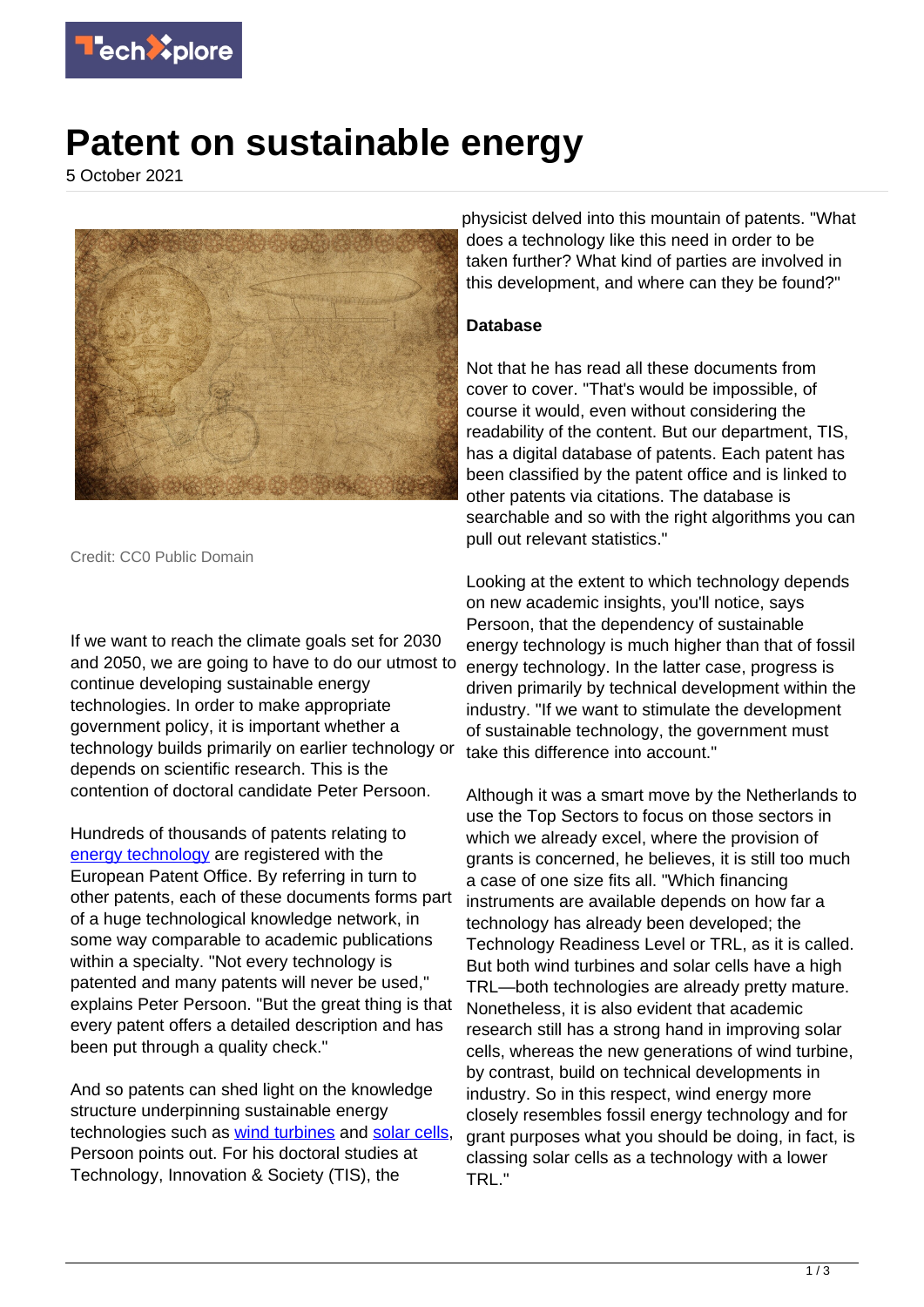

## **Distinguish**

It would therefore be advisable, believes the doctoral candidate, to distinguish not only by sector, but also by technology when applying grant policy. "At present, where a technology with a lower TRL is concerned, the party is routinely referred to NWO grant schemes, and where higher TRL technology is concerned, to various other schemes not geared to academic research, like DEI+." This is less than ideal for solar cell [technology](https://techxplore.com/tags/technology/), a field whose links with academic institutions are so fruitful."

Another of his research findings is that technologies are more 'mobile' when they depend on academic knowledge rather than technological progress. To put it simply, it is easier to start up a country's solar cell industry than to build wind **energy** from scratch. "For the latter you really do need an ecosystem of sorts at a particular location, whereas the solar cell field lends itself more to swapping knowledge with other countries. This is something else, I believe, that policymakers need to take into account."

## **Nobel Prize**

To date, Persoon's career has progressed in something of a zigzag, to use his own words. After a broad-ranging bachelor's at University College in Utrecht, he did a specialist research master's in [theoretical physics;](https://techxplore.com/tags/theoretical+physics/) while supervised by Nobel Prize winner Gerard 't Hooft he wrote his master's thesis on the interpretation of quantum physics. He then spent two years as a trainee at TNO, but he returned to science to start his doctoral study at TU/e, as described here.

After gaining his Ph.D. he will continue in academia as a postdoc at Oxford University. "In the end, what I enjoy most is pottering about building models as well as thinking in a formal way about how systems work. I love being able to do these two very different things. In Oxford I'll probably be working again with **patent** data."

 **More information:** Dancing on the shoulders of giants: knowledge dynamics of renewable energy technologies, pure.tue.nl/ws/portalfiles/por ... [20211001\\_Persoon.pdf](https://pure.tue.nl/ws/portalfiles/portal/187422705/20211001_Persoon.pdf)

Provided by Eindhoven University of Technology